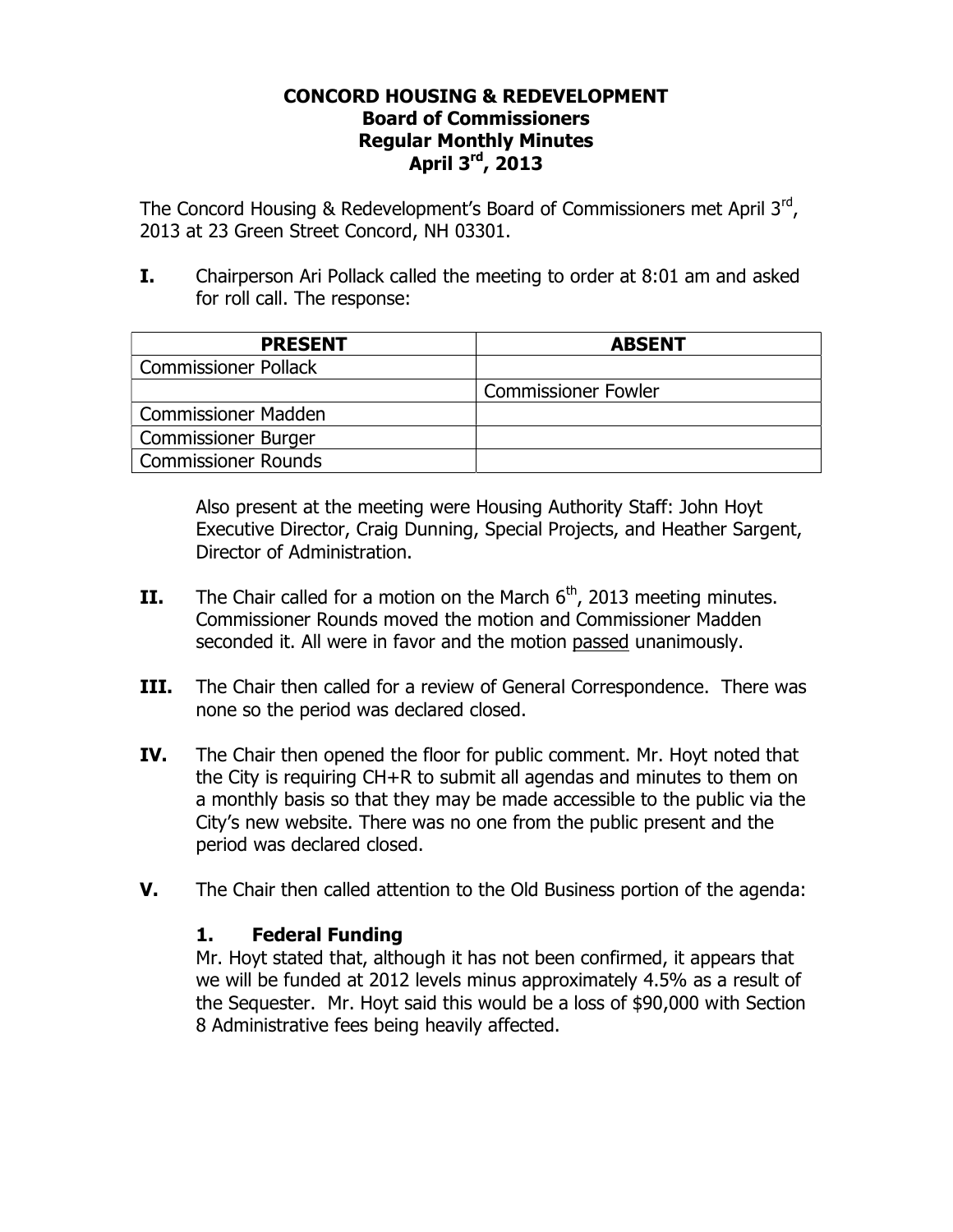## **2. Other**

Commissioner Pollack inquired about the progress of the "PNA/Green" audit HUD is requiring. Mr. Dunning stated that he is completing inventory lists as we annually inspect the Public Housing stock and becoming accustomed to HUD's software. Commissioner Pollack asked if we would be outsourcing any portion of the audit. Mr. Dunning replied that the energy piece would need to be outsourced. Mr. Hoyt commented that probably this time next year we would be issuing an RFP for this work to be completed.

Commissioner Madden asked about Mr. Hoyt's experience of the recent Commission to End Homelessness meeting they both had attended. Mr. Hoyt believed that the only way for anything to be successful was to have a paid staff person to head the coordination of existing agencies. Commissioner Madden pointed out that there are some homeless people that cannot be helped and that the need for more landlords around the table would be helpful. Commissioner Pollack asked what the Mayor's position on hiring is. Commissioner Madden stated that he believes the Mayor is supportive, but does not see the City taking the lead on creating or funding a position. Commissioner Madden stated that there will be public comment on the issue throughout the summer.

There was no other Old Business to be discussed and the period was declared closed.

**VI.** The Chair then called attention to the New Business portion of the agenda:

## **1. Resolution #1295**

RESOLUTION AUTHORIZING THE EXECUTIVE DIRECTOR TO FILE WITH HUD AN APPLICATION FOR CREATING 6 NEW UNITS OF LOW INCOME HOUSING.

Mr. Hoyt explained that this is HUD's disposition application so that the unused space within the John F. Kennedy Building can be repurposed into units. He stated that it is the same application that was completed when the space at Crutchfield was converted into Pitman Place.

Commissioner Rounds moved the resolution and Commissioner Madden seconded; all were in favor and the motion passed unanimously.

# **2. Resolution #1296**

RESOLUTION AUTHORIZING THE EXECUTIVE DIRECTOR TO FILE WITH NHHFA AN APPLICATION FOR FUNDING UNDER THE SPECIAL NEEDS